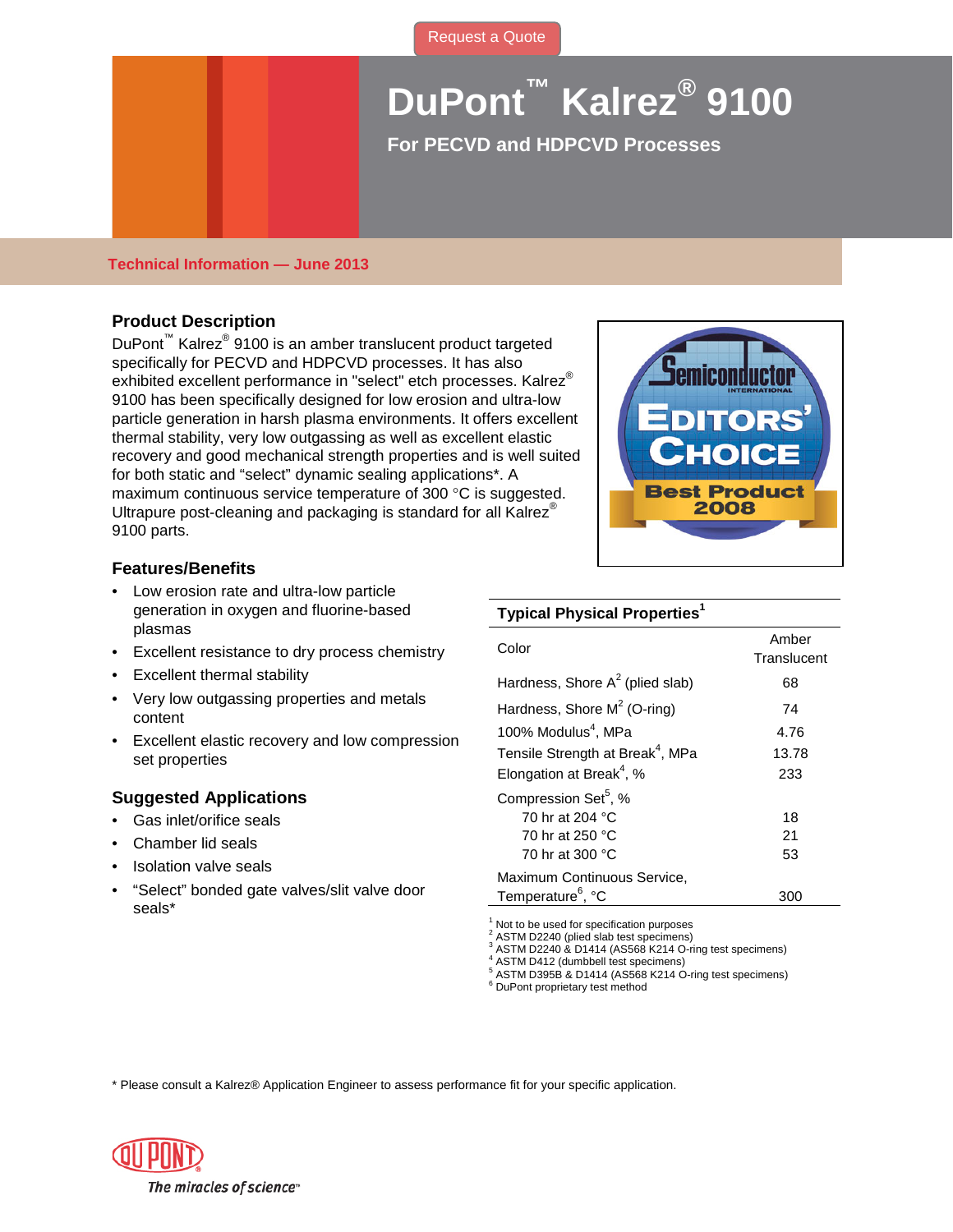# **Particle Generation**

Conventional perfluoroelastomer (FFKM) sealing materials normally contain carbon black and/or mineral fillers. Newer products are either unfilled or formulated with polymeric fillers. Plasma resistance can be significantly different depending on the type of filler used. If the filler has high resistance to plasma, such as BaSO<sub>4</sub>, TiO<sub>2</sub>, etc., it can "shield" the polymer to reduce erosion or weight loss, but have the high potential for particle generation by leaving discrete particles behind once the polymer has become etched. Unfilled and polymeric filled products essentially contain no other elements other than carbon, fluorine and oxygen, which can be completely etched to form volatiles, thereby significantly reducing the potential for contamination. Figure 1 shows the relative particle generation of DuPont™ Kalrez<sup>®</sup> 9100 versus a nano-silica and a metallic oxide filled FFKM product in different plasmas.



# **Fabs Choose Kalrez® 9100 For Improved Performance**

Kalrez<sup>®</sup> 9100 has been reported to significantly improve wafer production in a variety of semiconductor process applications where oxygen and fluorinated plasmas are used during the cleaning cycle. In a number of evaluations at fabline customers, Kalrez® 9100 exhibited less erosion, lower particle generation and longer seal life compared to competitive perfluoroelastomers in both static and dynamic sealing applications.

## *Case Report #5903 — PM Cycle Extended 3X! at Major US Fab Line*

- Fab line has extended PM cycle from 60 to 180 days
- No evidence of erosion, leakage, mechanical damage or compression set after 180 days of service
- Equipment Platform  $-$  Novellus<sup>®</sup> Concept Two SPEED<sup>®</sup>
- Process HDPCVD / STI
- Process Chemistry SiH<sub>4</sub>, He,  $O_2$
- Cleaning Chemistry  $-$  NF<sub>3</sub> plasma at 4000 watts
- Seal Locations slit valve door, inner gas manifold ring, MESC flange insert, Iso-poppet valve, turbo gate, dome lid

# *Case Report #6376 — PM Cycle Improved 2X! at Major European Fab Line*

- Fab line has extended PM cycle from 30,000 to >55,000 pairs of wafers
- No evidence of erosion, mechanical damage, compression set or deformation of the seal lip
- Equipment Platform  $-$  Applied Materials<sup>®</sup> Producer<sup>®</sup> Low-k
- Process PECVD / Black Diamond®
- Process Chemistry Trimethyl silane (TMS),  $O_2$
- Cleaning Chemistry  $-$  NF<sub>3</sub> plasma via remote plasma source
- Seal Location VAT MONOVAT<sup>®</sup> bonded door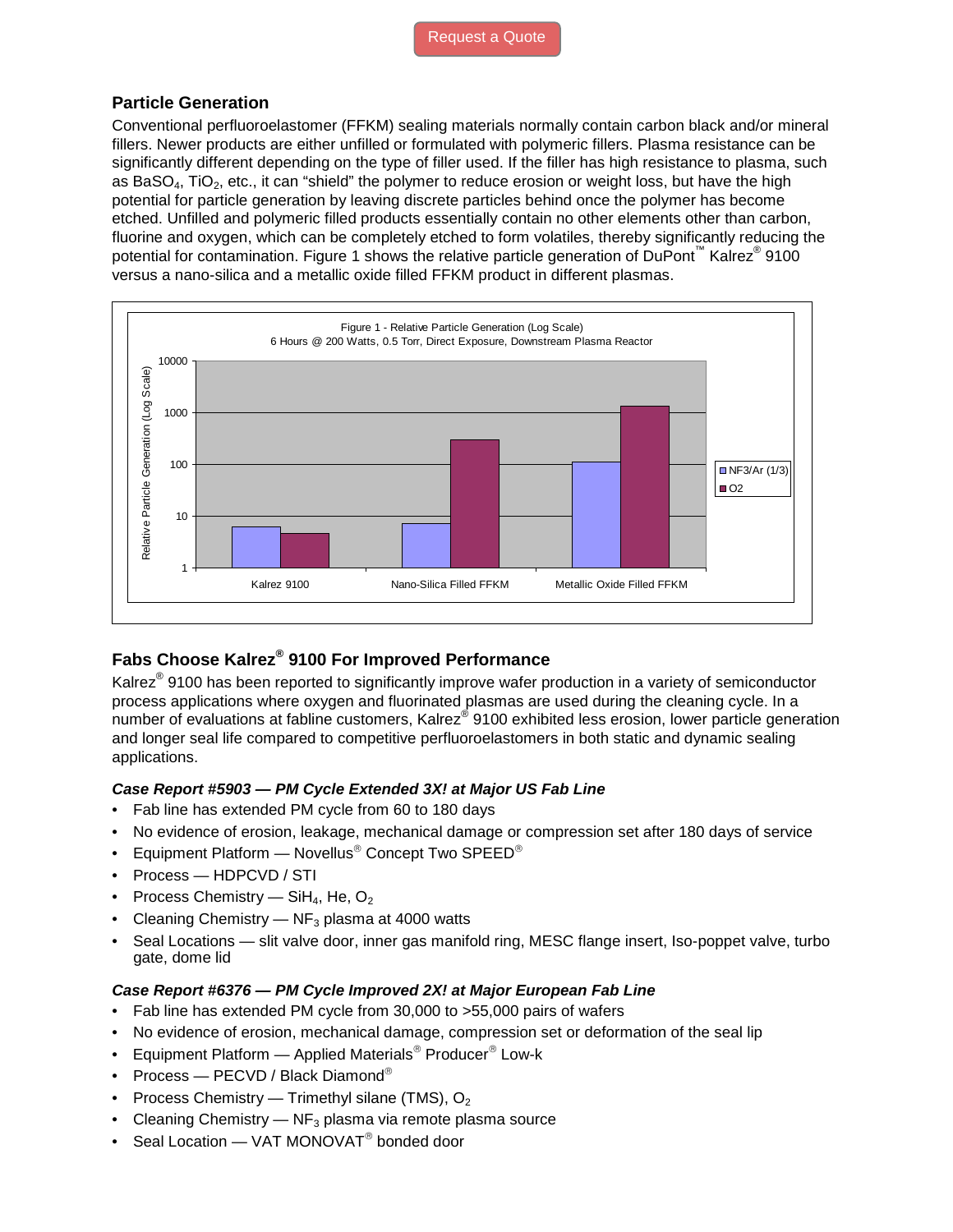# [Request a Quote](http://www.marcorubber.com/contact_quote.htm?material=K9100)

## *Case Report #6441 — PM Target Exceeded at Major European Research Center*

- No/minimal evidence of erosion or degradation after processing 5,000 wafers (Figure 2)
- Research center is currently conducting testing to determine maximum practical seal life
- Equipment Platform Applied Materials<sup>®</sup> Centura<sup>®</sup> Ultima<sup>®</sup>
- Process HDPCVD / STI
- Process Chemistry  $SH_4$ , He,  $O_2$ ,
- Cleaning Chemistry  $-$  NF<sub>3</sub> plasma at 3000 watts
- Seal Location roughing isolation valve poppet seal, top nozzle assembly o-ring seal

Figure 2. DuPont<sup>™</sup> Kalrez<sup>®</sup> 9100 and incumbent seals after processing 5000 wafers. It was the research center's opinion that the Kalrez® 9100 seals could have continued to function beyond the scheduled PM cycle of 5,000 wafers.







Kalrez<sup>®</sup> 9100 Poppet Seal Incumbent FFKM Poppet Seal



Kalrez<sup>®</sup> 9100 Top Nozzle Seal Incumbent FFKM Top Nozzle Seal

# *Case Report #6738 — PM Cycle Extended 3X! at Major US Fab Line*

- Fab line has extended PM cycle from 400 to 1200 Rf hours
- No evidence of degradation or cracking after 1200 Rf hours of service
- Equipment Platform Lam Research TCP-9600
- Process Metal Etch and Resist Strip/Ash
- Process Chemistry  $Cl_2$ , BCl<sub>3</sub>, Water Vapor
- Cleaning Chemistry  $-$  O<sub>2</sub> plasma (cleans ash deposits after every wafer)
- Seal Location custom seal for slit valve opening

## *Case Report #6302 — PM Cycle Extended 3X! at Major US Fab Line*

- Fab line has extended PM cycle from 6,000 to 18,000 wafers
- No evidence of erosion, cracking or compression set after processing 18,000 wafers
- Equipment Platform Tokyo Electron SCCM Etch Chamber
- Process Oxide Etch and Dual Damascene Copper
- Process Chemistry  $C_4F_8$ ,  $C_4F_6$ ,  $C_5F_8$ ,  $O_2$ , Ar
- Cleaning Chemistry  $CF_4$  and  $O_2$  plasma
- Seal Location pendulum valve seal kit